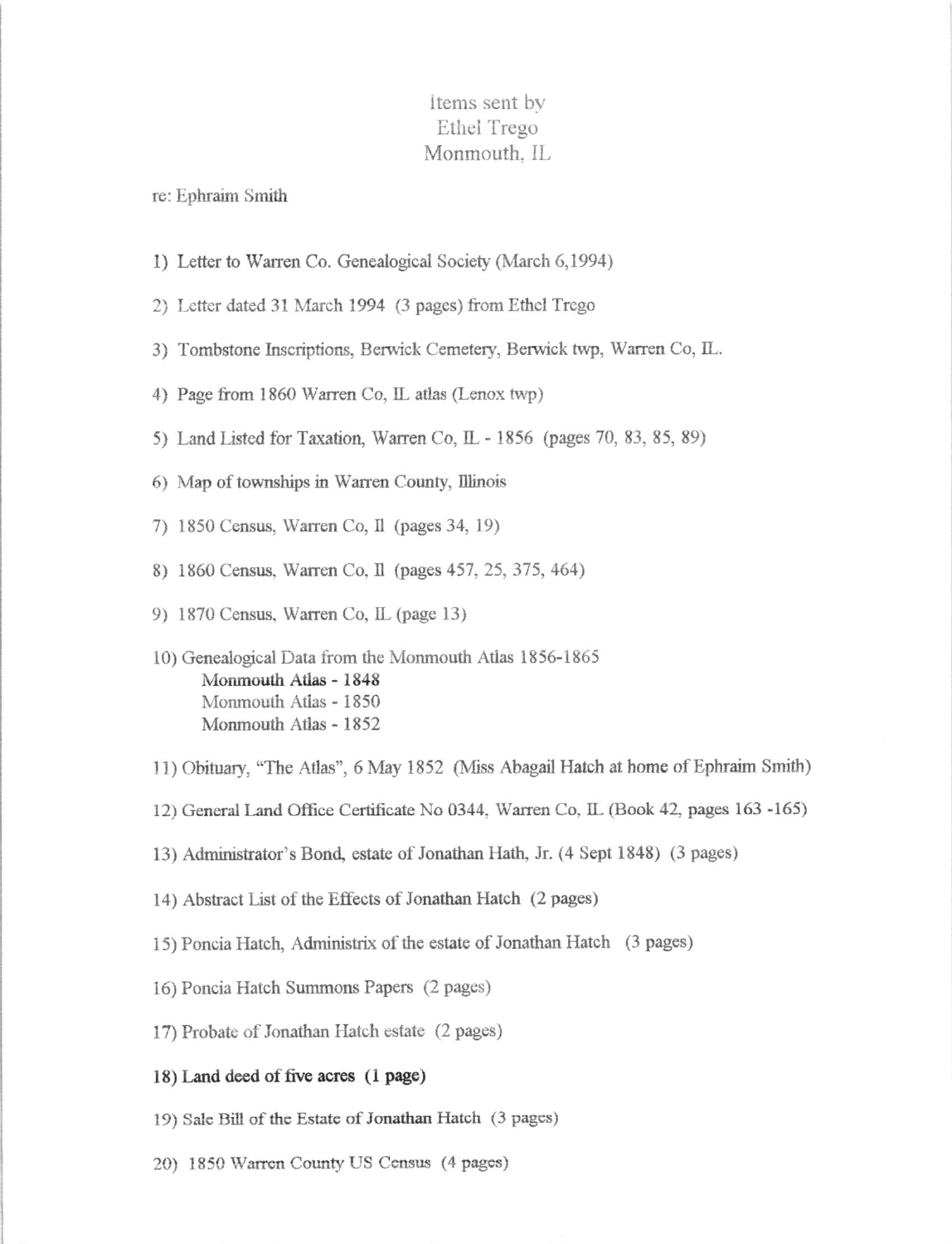ETHEL (KETCHUM) TREGO FAMILY RESEARCHER 416 W. DETROIT AVE. MONMOUTH, IL 61462  $(309)$  734–2763

31 march 1994

Dear Bob: Ephraim Smith received Bounty land in monmouth tup E 1/2 M E 1/4 sec le, Copy of land fatent enclosed, He and hife <u>Ann</u> listed as being of Pulaski tuzo, Beauer Co. Pa. Also in Lenoy tup (107 2W) Deed # 34658 lists 80 acres W1/2 SE 1/4 Sect 26 - Book 48 89220, 2n 25July 1867 Ephrain & Lucy sold this land in Lenoy tups to George S.<br>Smitt of Knox Co. fort 100, I assume that is their son george. Warren Co. Il marriages (courthouse) Bh A-120 Ephrain Smith & Lucy Hatch - 6700 1844 Bb A-122 - Adaline M. Hatch + William Henry Kipp - 18 Dec 1844 BRC-27 Lucy Smith + Theodore Eads - 22 det 1867 (Sonot know am sending census records for Ephraim Smith family-1850 pg 34 + 1860 pg 457 - all census records for 1850-60-70 for any Hatch Jamily names. Tombstone inscriptions Berwick cen Off. 67/9 show Hatch and Ephraim Smith buriale. Ephraims first wife Hannah d 4 mars 1844 4 he d 13 aug 1867 - several children by both unives. no obits found. - nouille - found death sidice